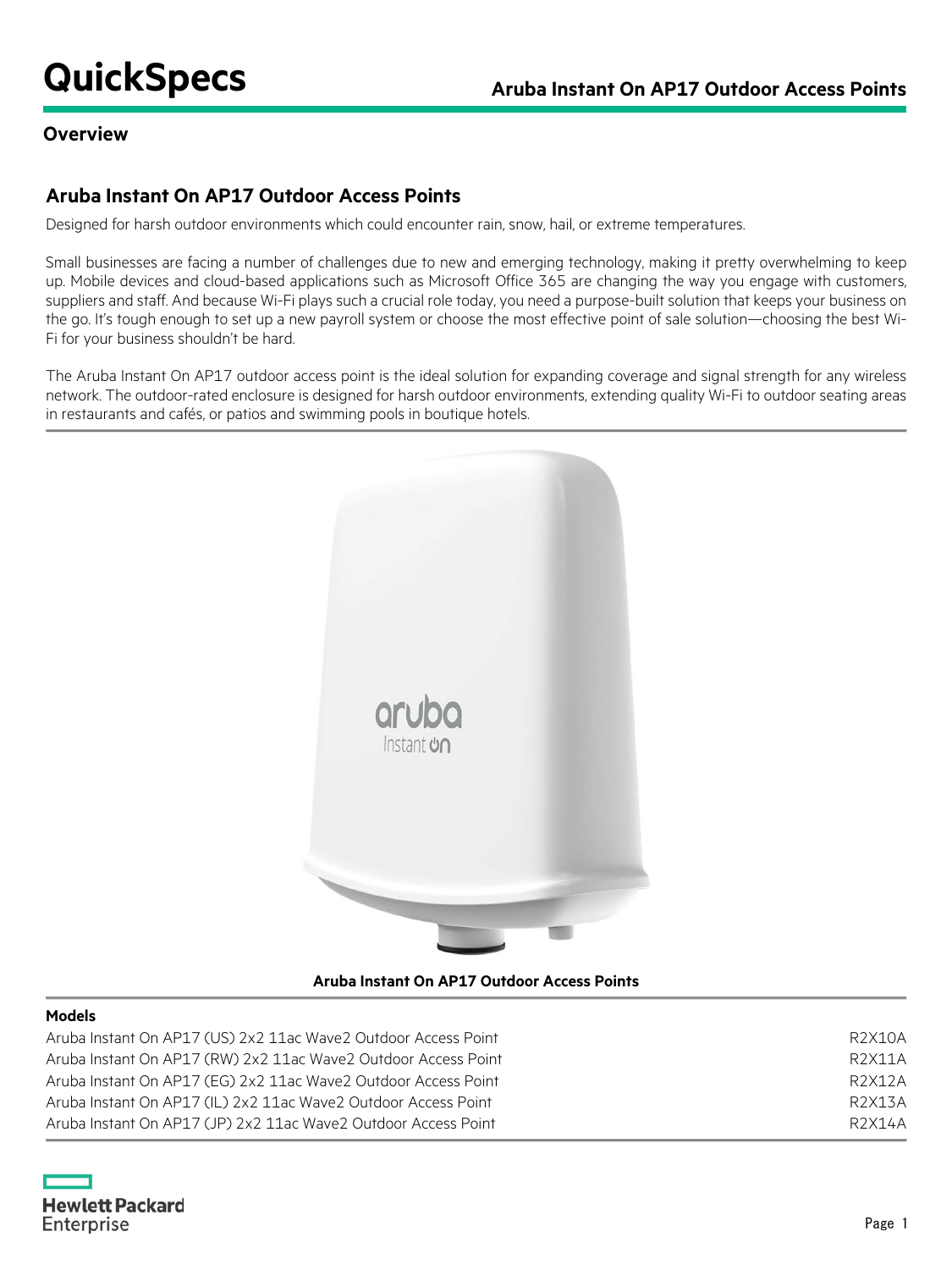# **Overview**

### **Key Features**

- Smart Mesh technology
- 802.11ac Wave 2 2X2:2 MU-MIMO radios
- Remote management and monitoring capability
- Separate guest and employee Wi-Fi network
- Mobile app and cloud portal

### **In the box**

- 1 x Aruba Instant On AP17 Indoor Access Point
- 1 x Aruba Instant On AP17 Quick Start guide
- 1 x M20x1.5 cable gland
- 1 x Mount bracket
- 2 x Self-tapping screw (mount AP with bracket)
- 1 x Grounding lug
- 1 x M4x8 screw (mount grounding lug)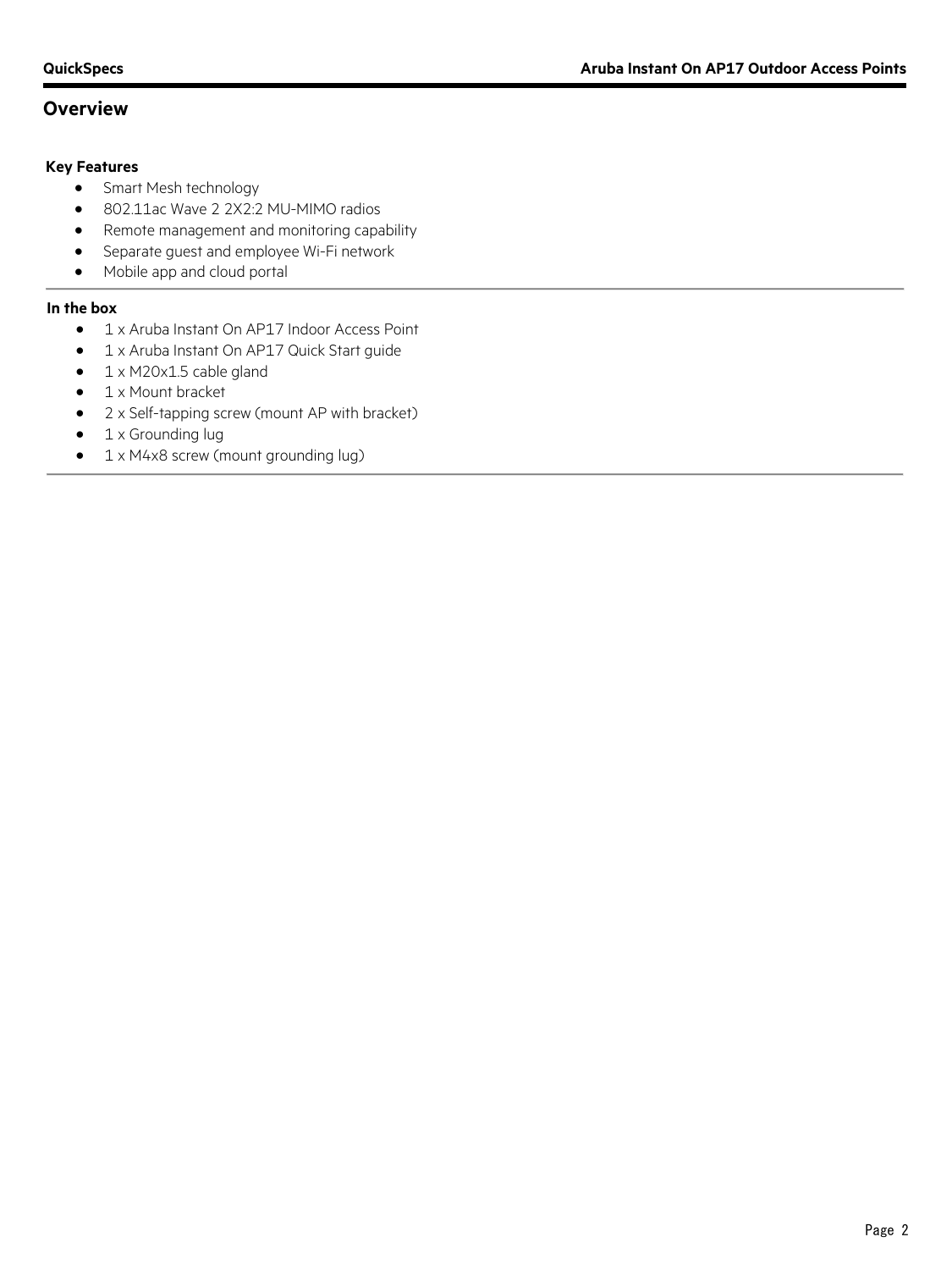# **Standard Features**

### **Product highlights**

### **Simplicity at its best**

- Wi-Fi that works right out of box
- Easy-to-use mobile app for deployment and upkeep.

### **Security you can count on**

- Wi-Fi that keeps business and visitor traffic separate
- WPA2/WPA3 and Enhanced Open for secure network access

### **We've got you covered**

- Industry leading warranty and support
- Smart Mesh technology that covers every inch of your business

### **Antennas**

Two dual-band omni- directional antennas (4.7 dBi gain at 2.4 GHz, 4.2 dBi gain at 5 GHz)

### **Mounting**

The access point ships with a mount bracket, can be mounted on the wall or a pole

### **Warranty and Support**

Aruba Instant On 1 Year warranty with 24X7 phone support for first 90 days and chat support for the entire warranty period. Community support as long as you own the products.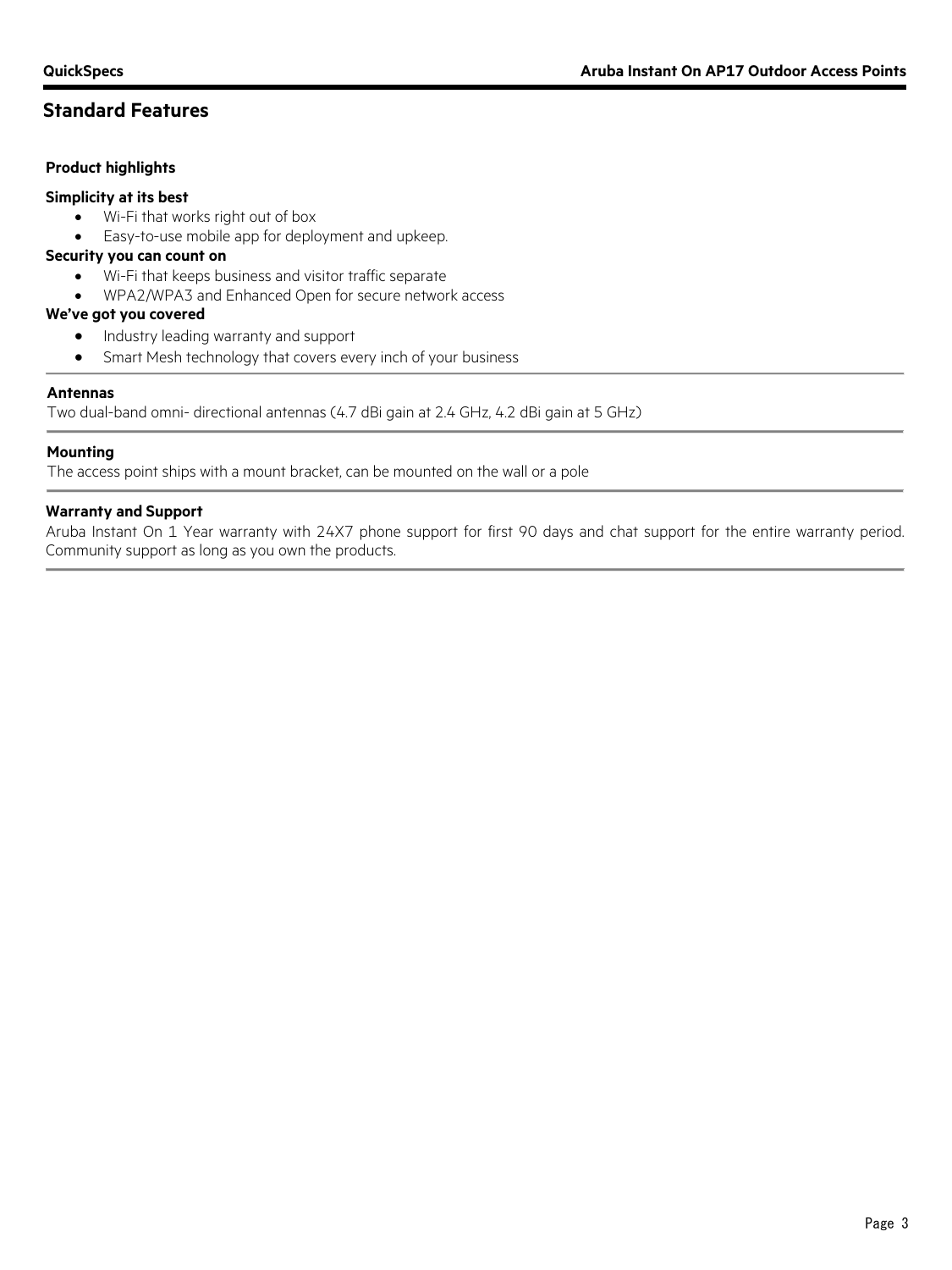# **Configuration Information**

# **Ordering Information**

### **Build To Order:**

BTO is a standalone unit with no integration. BTO products ship standalone are not part of a CTO or Rack-Shippable solution.

| <b>BTO Base Models</b> |                                                                |               |  |  |
|------------------------|----------------------------------------------------------------|---------------|--|--|
| Rule #                 | <b>Description</b>                                             | <b>SKU</b>    |  |  |
| 1                      | Aruba Instant On AP17 (US) 2x2 11ac Wave2 Outdoor Access Point | <b>R2X10A</b> |  |  |
| 2                      | Aruba Instant On AP17 (RW) 2x2 11ac Wave2 Outdoor Access Point | <b>R2X11A</b> |  |  |
| 3                      | Aruba Instant On AP17 (EG) 2x2 11ac Wave2 Outdoor Access Point | <b>R2X12A</b> |  |  |
| 4                      | Aruba Instant On AP17 (JP) 2x2 11ac Wave2 Outdoor Access Point | <b>R2X14A</b> |  |  |
|                        | <b>Configuration Rules</b>                                     |               |  |  |
| Rule #                 | <b>Description</b>                                             |               |  |  |
| $\mathbf{1}$           | Available in US only                                           |               |  |  |
| 2                      | Available everywhere except US, Israel, Japan and Egypt.       |               |  |  |
| 3                      | Available in Egypt only                                        |               |  |  |
| 4                      | Available in Japan only                                        |               |  |  |
| <b>Remark:</b>         | OCA Only Model Selection Form -                                |               |  |  |
|                        | Aruba > Instant On > Wireless Access Points: AP17              |               |  |  |

| <b>Power Options</b> |                                                                                                                                 |               |
|----------------------|---------------------------------------------------------------------------------------------------------------------------------|---------------|
| <b>NOTE:</b>         | For AP17 Std (Min 0 // max 1) User Selection (min 0 // max 1)                                                                   |               |
| Rule #               | <b>Description</b>                                                                                                              | <b>SKU</b>    |
| 1                    | Aruba Instant On 15.4W 802.3af POE Midspan Injector                                                                             | <b>R2X22A</b> |
|                      | <b>Configuration Rules:</b>                                                                                                     |               |
| Rule #               | <b>Description</b>                                                                                                              |               |
| 1                    | If this Power Supply is selected, bring in (Min 1 // Max 1) Localized power cord based on the<br><b>Aruba Localization Menu</b> |               |
| <b>Remark:</b>       | OCA Display Note - Most devices are PoE powered from switch so these are optional.                                              |               |
|                      | <b>Regional Power Options</b>                                                                                                   |               |
| <b>NOTE:</b>         | Add 3-prong (C13) AC power cord for Power Adaptor/PoE Injector                                                                  |               |
| Rule #               | <b>Description</b>                                                                                                              | <b>SKU</b>    |
|                      | PC-AC-ARG Argentina 220V AC 10A 2-meter AC Power Cord                                                                           | <b>JW113A</b> |
|                      | PC-AC-AUS Australian AC Power Cord                                                                                              | <b>JW114A</b> |
|                      | PC-AC-BR Brazil AC Power Cord                                                                                                   | <b>JW115A</b> |
|                      | PC-AC-CHN China AC Power Cord                                                                                                   | <b>JW116A</b> |
|                      | PC-AC-DEN Denmark 220V AC 10A 2-meter AC Power Cord                                                                             | <b>JW117A</b> |
|                      | PC-AC-EC Continental European/Schuko AC Power Cord                                                                              | <b>JW118A</b> |
|                      | PC-AC-IN India AC Power Cord                                                                                                    | <b>JW119A</b> |
|                      | PC-AC-IL Israel 250V AC 10A 2-meter AC Power Cord                                                                               | <b>JW120A</b> |
|                      | PC-AC-IT Italian AC Power Cord                                                                                                  | <b>JW121A</b> |
|                      | PC-AC-JP Japanese AC Power Cord                                                                                                 | <b>JW122A</b> |
|                      | PC-AC-KOR Korea AC Power Cord                                                                                                   | <b>JW123A</b> |
|                      | PC-AC-NA North America AC Power Cord                                                                                            | <b>JW124A</b> |
|                      | PC-AC-SWI Switzerland 220V AC 10A 2-meter AC Power Cord                                                                         | <b>JW125A</b> |
|                      | PC-AC-TW Taiwan AC Power Cord                                                                                                   | <b>JW126A</b> |
|                      | PC-AC-UK UK AC Power Cord                                                                                                       | <b>JW127A</b> |
|                      |                                                                                                                                 |               |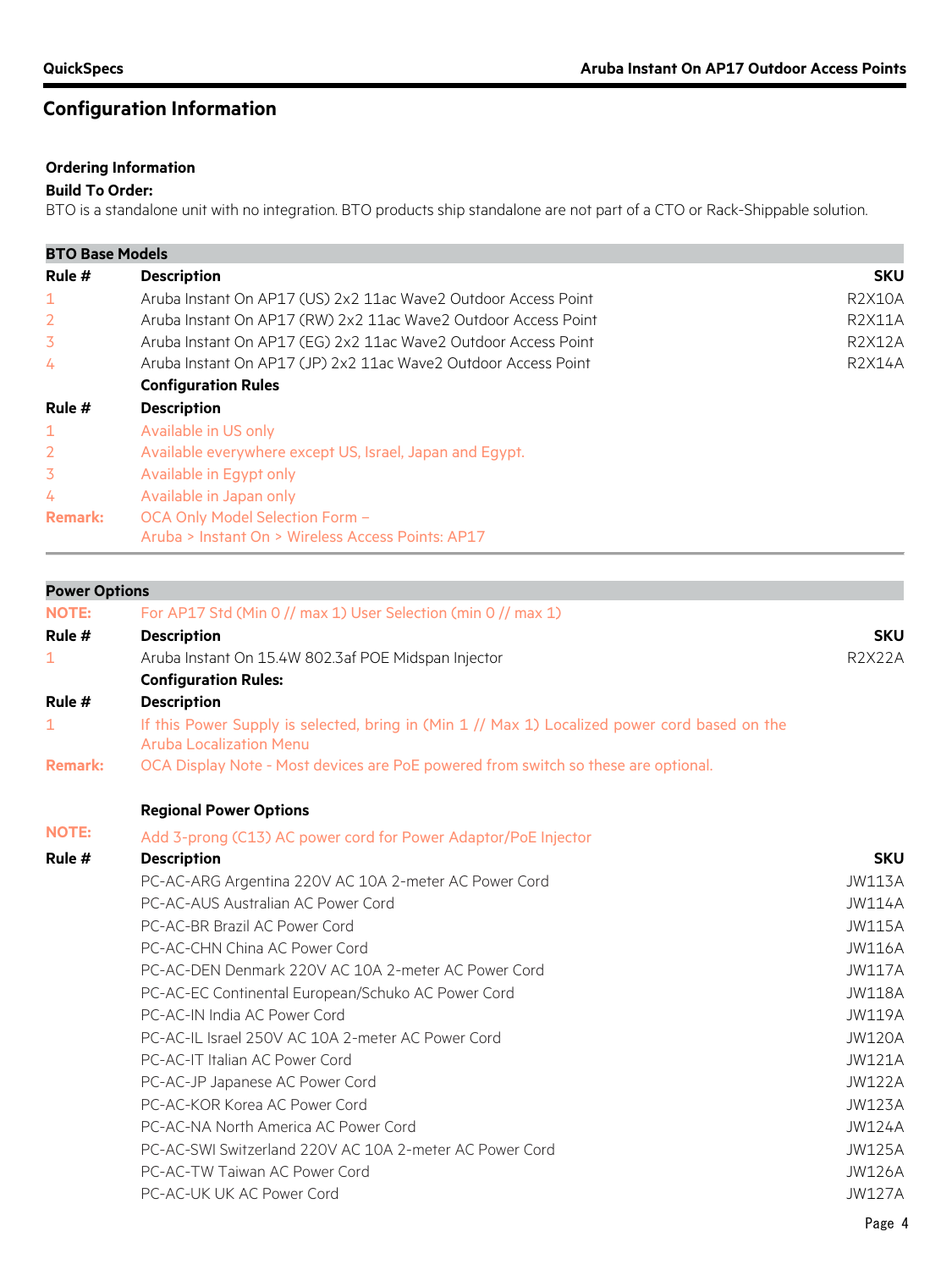# **Standard Features**

| PC-AC-ZA South Africa 250V AC 10A 2-meter AC Power Cord     | JW128A |
|-------------------------------------------------------------|--------|
| PC-AC-H-ARG Argentina 220V AC 10A Max Current AC Power Cord | JW129A |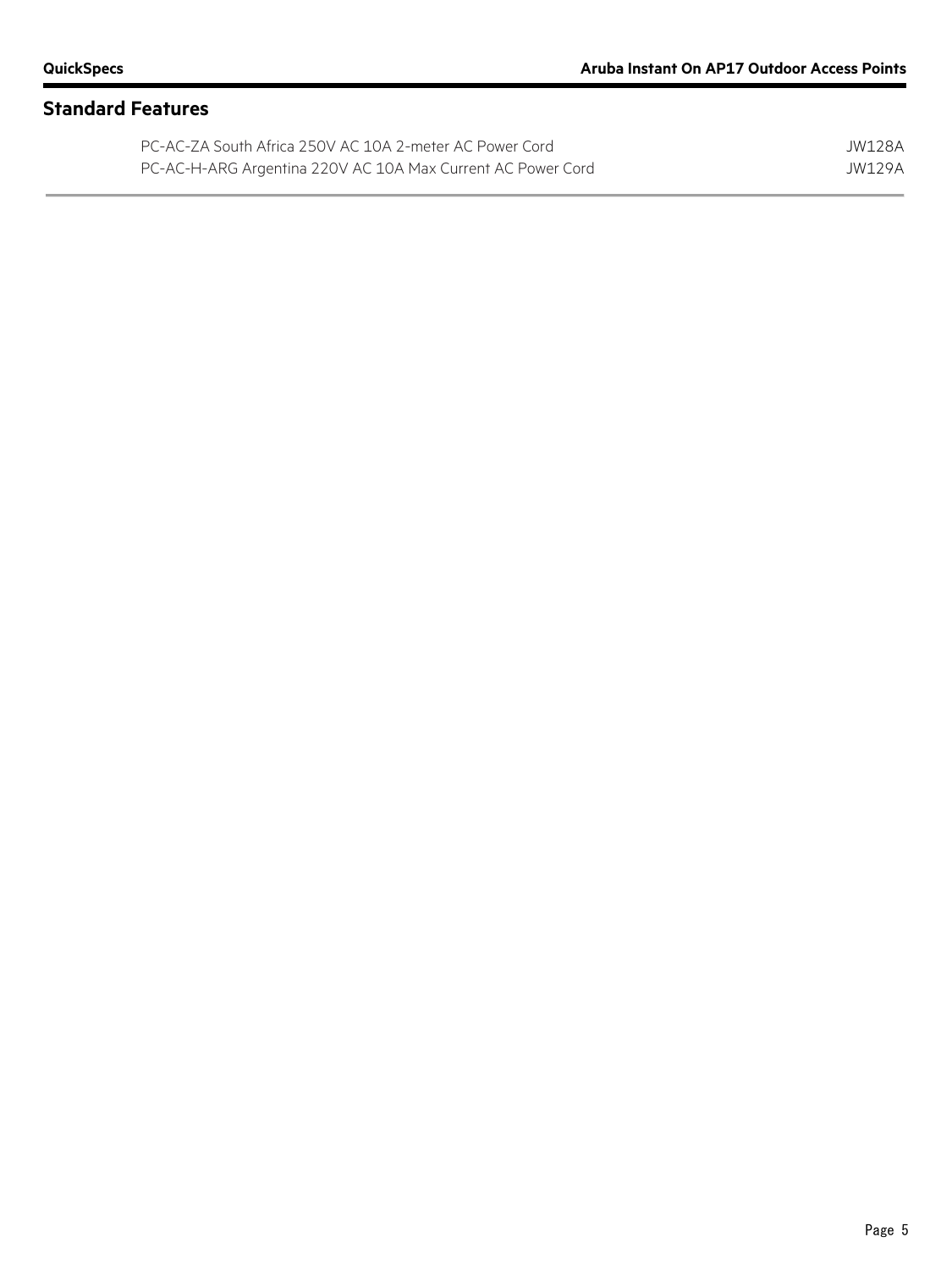# **Technical Specifications**

### **Radios**

- Dual radio for simultaneous dual-band operation
- 5 GHz 802.11ac 2x2 MIMO for up to 867 Mbps wireless data rate, with Multi User MIMO support (Wi-Fi 5)
- 2.4 GHz 802.11n 2x2 MIMO for up to 300 Mbps wireless data rate (Wi-Fi 4)

### **Interfaces**

- 1 x Uplink Gigabit Ethernet port, with POE-in support (802.3af)
- 1 x Bluetooth Low Energy (BLE) radio
- 2 x LED status indicators
- 1 x Reset/LED control button

### **Physical characteristics**

- **Dimensions:** 187 x 156 x 67 mm (7.4 x 6.1 x 2.6 in), H x W x D
- **Weight:** 650 g (1.4 lb)

### **Power**

- Power over Ethernet (POE): 802.3af (class 3)
- **NOTE:** Power source issold separately

### **Environmental and reliability**

- **Operating temperature:** -40° C to +50° C (-40° F to +122° F)
- **Humidity:** 5% to 93% non-condensing
- **MTBF:** 300khrs (34yrs) at +25° C

### **Management**

- Instant On mobile application (Android and iOS)
- Cloud Portal: **[Portal.ArubaInstantOn.com](http://www.portal.arubainstanton.com/)**

### **Industry certifications**

- IEC 60950/62368 CB
- UL2043 for air-handling space (plenum rating)
- EN 60601-1-1 and EN 60601-1-2 (for deployment in medical environments)
- Wi-Fi Alliance certified (WFA) 802.11ac with Wave 2 (Wi-Fi 5), WPA2, WPA3, Enhanced Open (OWE).